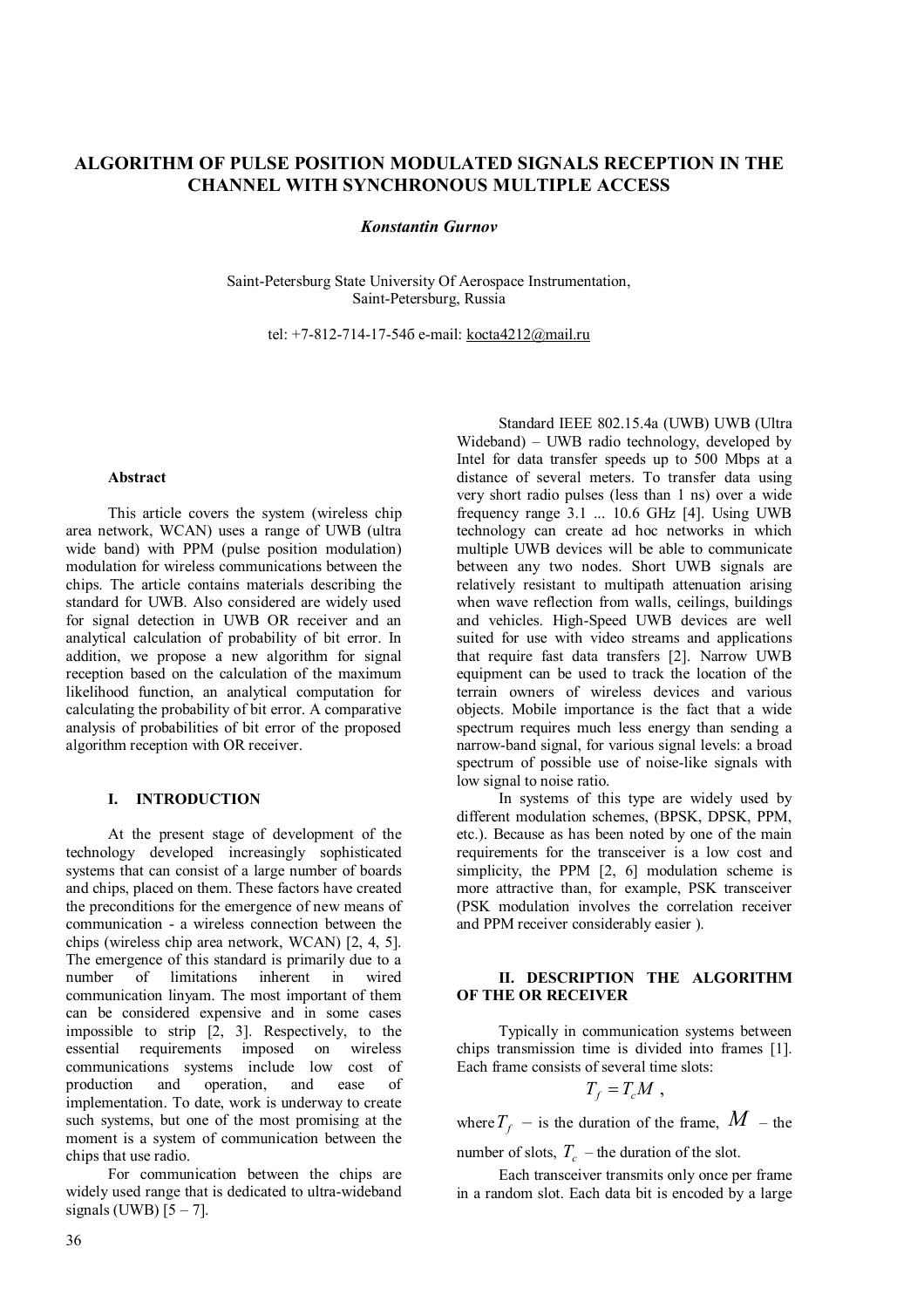number of pulses. If the transferred unit "1" pulse is recorded in the left half slot, if the zero "0" then the right, respectively, in Fig. 1. The duration of the slot must be greater than the pulse duration.



Fig. 1. The communication channel with PPM

We write the signal which is transmitted "k-th" call in "n-th" frame [1].

$$
S_n^k(t) = h_{T_c}\left(t - nT_f - \tau_n^{(k)} + v_n^{(k)}\frac{T_c}{2}\right),
$$

where – n-th coded symbol of the k-th subscriber, the address component of finding a pulse in the time slots – the address value of the pseudorandom sequence produced by the sensor in communication between two subscribers,  $h_{T_c}$  – monocycle used in the system. As such monocycle can be used either Manchester monocycle, which is given in Fig. 2, a Gaussian monocycle which is given in Fig. 3.



Fig. 3. Gaussian monocycle

Now write the formula for finding the bit error probability. This formula depends on three parameters is [1]:

$$
P_b = \frac{1}{2} \left[ 1 - \left( 1 - \frac{1}{M} \right)^{K-1} \right]^N,
$$

where  $M$  – number of slots in a frame,  $N$  – number of pulses that we pass the data bit,.  $K$  – number of subscribers.

This receiver has a number of shortcomings. The main drawbacks of these is that the algorithm of such a receiver does not include the number of pulses allocated in subslots from other users in multipath propagation.

On the basis of above stated proposed method of receiving signals is determining the received signal from the maximum a posteriori density.

#### **III. ALGORITHM TAKING THE MAXIMUM A POSTERIORI DENSITY FUNCTIONS**

Suppose we have a system of communication between the chips of any subscriber is connected with another person at random time, and all subscribers have the same sync. With the transfer of information between subscribers may conflict, due to multipath propagation. These is caused by hitting the pulses in time slots used by other subscribers. The decision in this case is much complicated, which increases the bit error probability. Is not the correct signal reception is caused by hitting the pulses in time slots used by other subscribers. The decision in this case is much complicated, which increases the bit error probability.

Propose an algorithm for deciding to the maximum a posteriori density functions.

Suppose we have a communication system in which  $K -$  the number of subscribers,  $M -$  number of slots per frame,  $N$  – number of pulses. In this system, the pulse amplitude for the subscribers of the same and equal to 1. Suppose that due to multipath of subscribers fell into the same time slots.

As well, in this case to decide that the transmitted "1" or "0"?

Let  $x_i$  – amplitude when hit in the left subslot

("1") of pulses from other users, and  $y_i$  – respectively, in the right subslot ("0").

Computablethe probability that the unit was transferred  $P(x_i, y_i$ /"I" $) = P(x_i - 1, y_i)$  and the likelihood that he was transferred to  $\text{zero } P(x_i, y_i \mid \text{''0''}) = P(x_i, y_i - 1).$ 

The calculation showed that for a unit of probability is 1  $(x_i, y_i$  /''l'') =  $P(x_i - 1, y_i) = Z \cdot C_{x_i + y_i - 1}^{x_i - 1}$ *i i*  $P(x_i, y_i$  /''I'') =  $P(x_i - 1, y_i) = Z \cdot C_{x_i + y_i - 1}^{x_i - 1}$ , for a zero  $P(x_i, y_i \wedge^{\text{m}} 0\text{''}) = P(x_i, y_i - 1) = Z \cdot C_{x_i + y_i - 1}^{y_i - 1}$ *i i*  $P(x_i, y_i \mid T0") = P(x_i, y_i - 1) = Z \cdot C_{x_i + y_i - 1}^{y_i - 1},$ where  $Z - a$  factor which depends on M, N, K.

The decision is reduced to comparison of these probabilities: